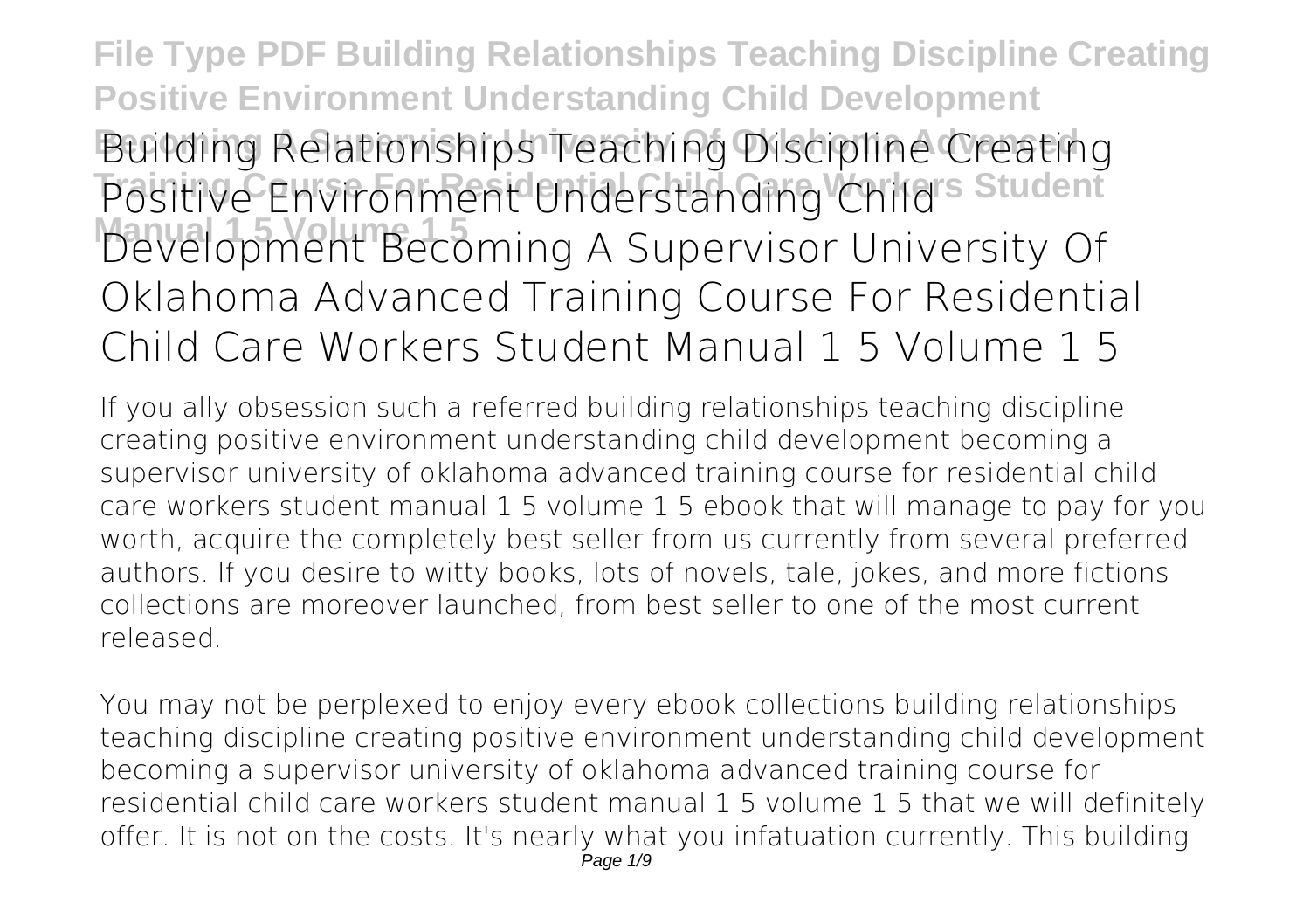**File Type PDF Building Relationships Teaching Discipline Creating Positive Environment Understanding Child Development** relationships teaching discipline creating positive environment understanding child development becoming a supervisor university of oklanoma advanced training<br>course for residential child care workers student manual 1 5 volume 1 5, as one of **Manual 1 5 Volume 1 5** the most enthusiastic sellers here will extremely be in the course of the best development becoming a supervisor university of oklahoma advanced training options to review.

Building Remote Learning RelationshipsNavy Seal EXPLAINS How To BUILD Self-Discipline \u0026 EXTREME OWNERSHIP | Jocko Willink \u0026 Lewis Howes How to Be More DISCIPLINED - 6 Ways to Master Self Control

Mentally Fragile to Mentally STRONG! You have to listen to this! The secret to self control | Jonathan Bricker | TEDxRainier The Only Way To Build Success Without Discipline or Motivation The three secrets of resilient people | Lucy Hone | TEDxChristchurch Classroom Management Building Relationships The First Day of High School: Establishing Classroom Expectations and Building Relationships *How To Build a Healthy Relationship - 9 Secrets* how to master your emotions | emotional intelligence **How To Manage Your Money (50/30/20 Rule)** *How to stop your thoughts from controlling your life | Albert Hobohm | TEDxKTH* Navy SEAL Explains How to Build Mental Toughness - David Goggins *Classroom Management Strategies: My Best Secret Strategy Revealed* 3 Proven Methods For Gaining Self Discipline Classroom management - Week 1, Day 1 *Emotional Mastery: The Gifted Wisdom of Unpleasant Feelings | Dr Joan Rosenberg | TEDxSantaBarbara Jocko* Page 2/9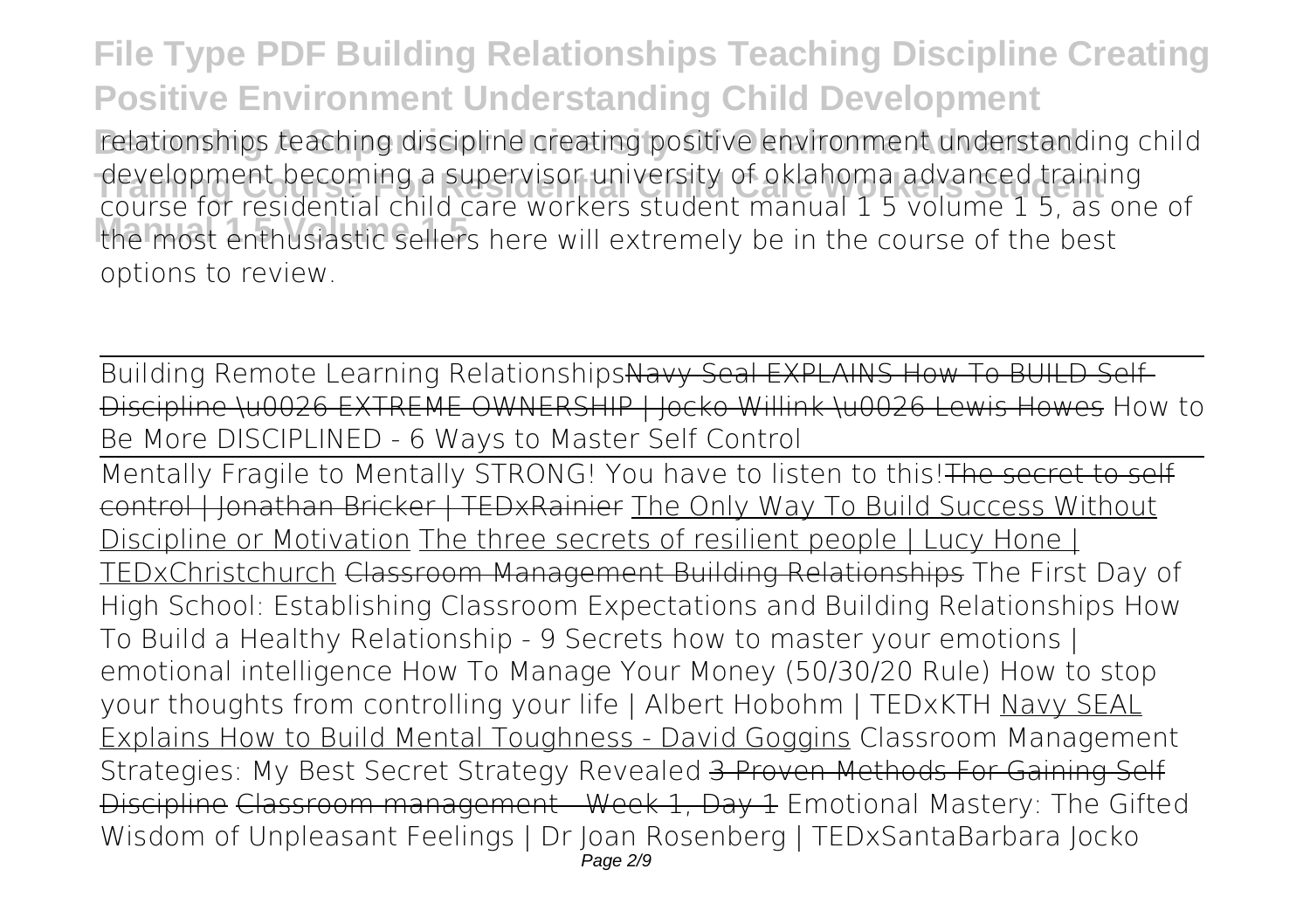## **File Type PDF Building Relationships Teaching Discipline Creating Positive Environment Understanding Child Development**

**Willink | The Ben Shapiro Show Sunday Special Ep. 23 How To Budget Your Money TO Easy Classroom Management Hacks | That Teacher Life Ep 47 The Secret of**<br>Reseming Montally Strong LAmy Morin | TEDYOSALA Bemarkahly POWERELL W **Manual 1 5 Volume 1 5** to Build MASSIVE CONFIDENCE! | Tony Robbins SELF DISCIPLINE - Best Motivational *Becoming Mentally Strong | Amy Morin | TEDxOcala* Remarkably POWERFUL Ways Speech Video (Featuring Will Smith) **The Power of Relationships in Schools THIS Is** How You Build Willpower \u0026 Discipline **To Relationship Building: Getting To Know Your Students \"Build UNBREAKABLE Discipline!\" | Jocko Willink (@jockowillink) | Top 10 Rules How to Build Relationships With Students | High School Teacher Vlog Setting Healthy Boundaries-The #1 Obstacle to Healthy Boundaries-Relationship Skills #5** *Building Relationships Teaching Discipline Creating* How to Build Relationships in the Classroom Get to know your students. Each of your students has separate personalities, which is why it is important for you to... Show appropriate manners, and expect to receive the same. When students and teachers feel that they are respected and... Acknowledge ...

*How to Build Relationships in the Classroom*

They understand that the key to unlocking student potential is by developing positive, respectful relationships with their students beginning on the first day of the school year. Building a trusting relationship with your students can be both challenging and time-consuming. Great teachers become masters at it in time. They will tell you that developing solid relationships with your students is paramount in fostering academic success.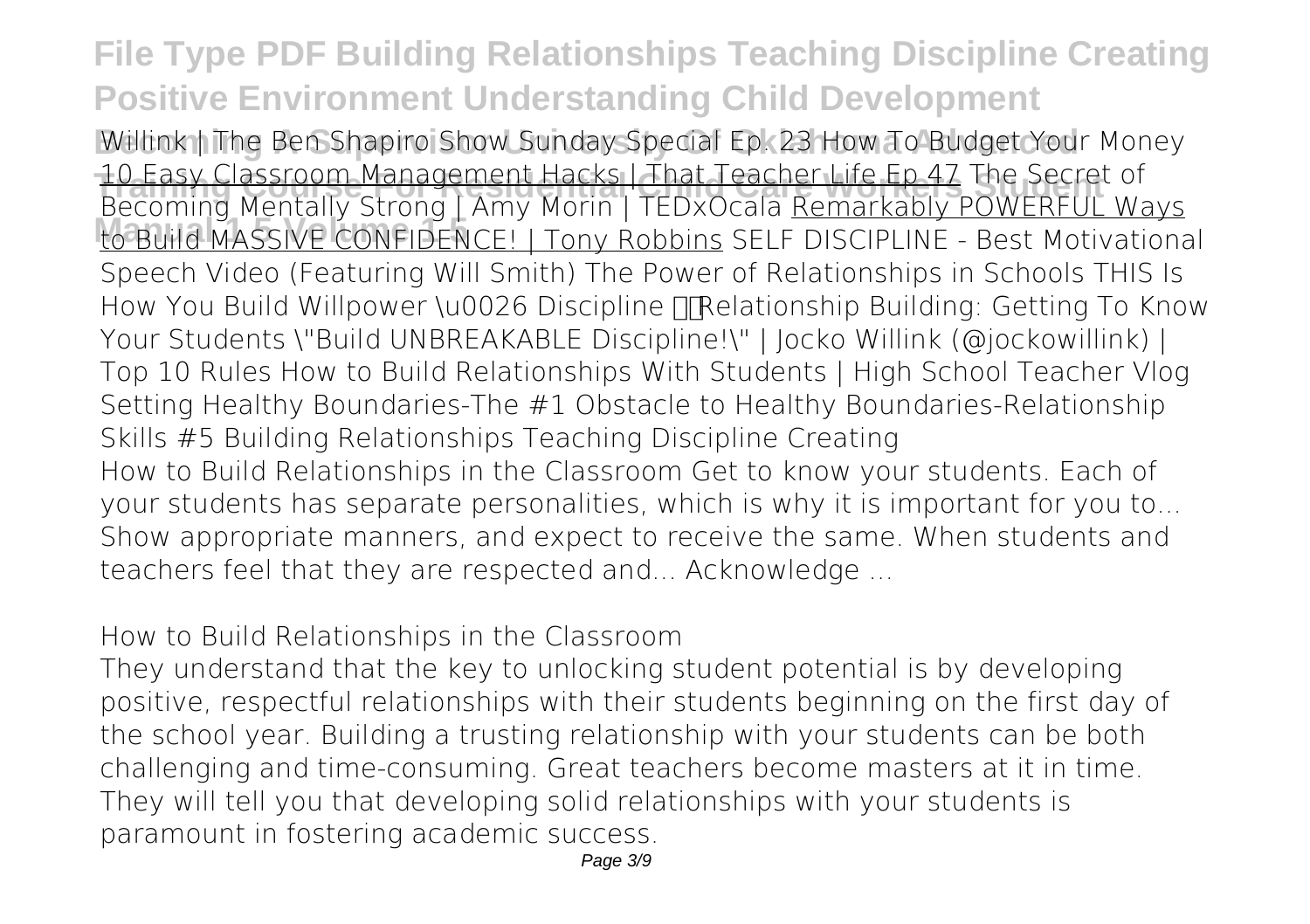**File Type PDF Building Relationships Teaching Discipline Creating Positive Environment Understanding Child Development Becoming A Supervisor University Of Oklahoma Advanced How Teachers Build Great Relationships With Students Workers Student**<br>However, I have found that investing time early and e**thers in Student Manual 1 5 Volume 1 5** students—by making small changes in our classroom—creates an environment However, I have found that investing time early and often to learn about where they are motivated to be successful. Here are six strategies I use to build better relationships with my students. 1. Learn names quickly and correctly.

*6 Strategies for Building Better Student Relationships ...*

They learned the real knowledge of a discipline, a knowledge that was largely social in nature and that gave them insight into the life of their teacher, and therefore a better understanding of the professional reality, work, gossip, and social constructs that together, along with formal knowledge, create what we call "a discipline." Teaching through relationships passes the student through that mystical threshold when formal knowledge leads to hidden knowledge.

*The Importance of Teaching Through Relationships | Edutopia* She also emphasises that students who have positive relationships with their teachers are more willing to take on academic challenges and work on their socialemotional development. Seven Signs of Positive Teacher-Student Relationships. There are many different ways teachers can build positive relationships with their students.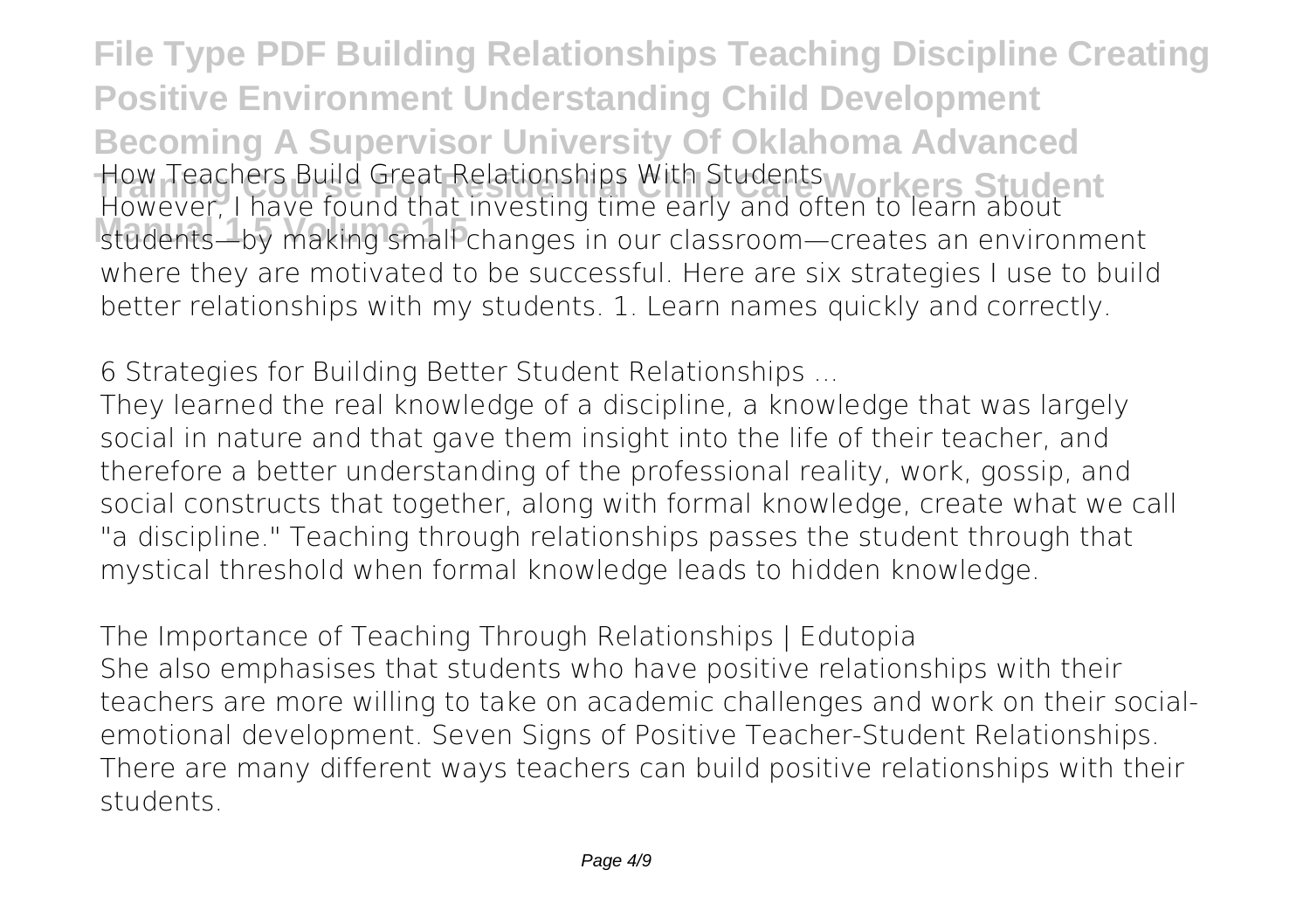**File Type PDF Building Relationships Teaching Discipline Creating Positive Environment Understanding Child Development How to develop positive teacher-student relationships oma Advanced** Relationships and instruction are not an either – or proposition, but are rather an<br>incredible combination, Becaarch tells us this combination will increase **Manual 1 5 Volume 1 5** engagement, motivation, test scores, and grade point averages while decreasing incredible combination. Research tells us this combination will increase absenteeism, dropout rates, and discipline issues.

*The Power of Positive Relationships*

In health and physical education curriculum, students develop the knowledge, understanding and skills to strengthen their sense of self, and build and manage safe and respectful relationships. In the personal and social capability curriculum, students learn to recognise and regulate emotions, develop empathy for others and establish and build a framework for positive relationships.

*Teach Respectful Relationships*

Every relationship we have can teach us something, and by building positive relationships with others, we will be happier and more fulfilled and feel more supported, supportive, and connected. Quick Tips. Ensure that the relationship you have with yourself is a positive one. Accept and celebrate the fact that we are all different.

*8 Tips for Developing Positive Relationships | Training ...* Acces PDF Building Relationships Teaching Discipline Creating Positive Environment Page 5/9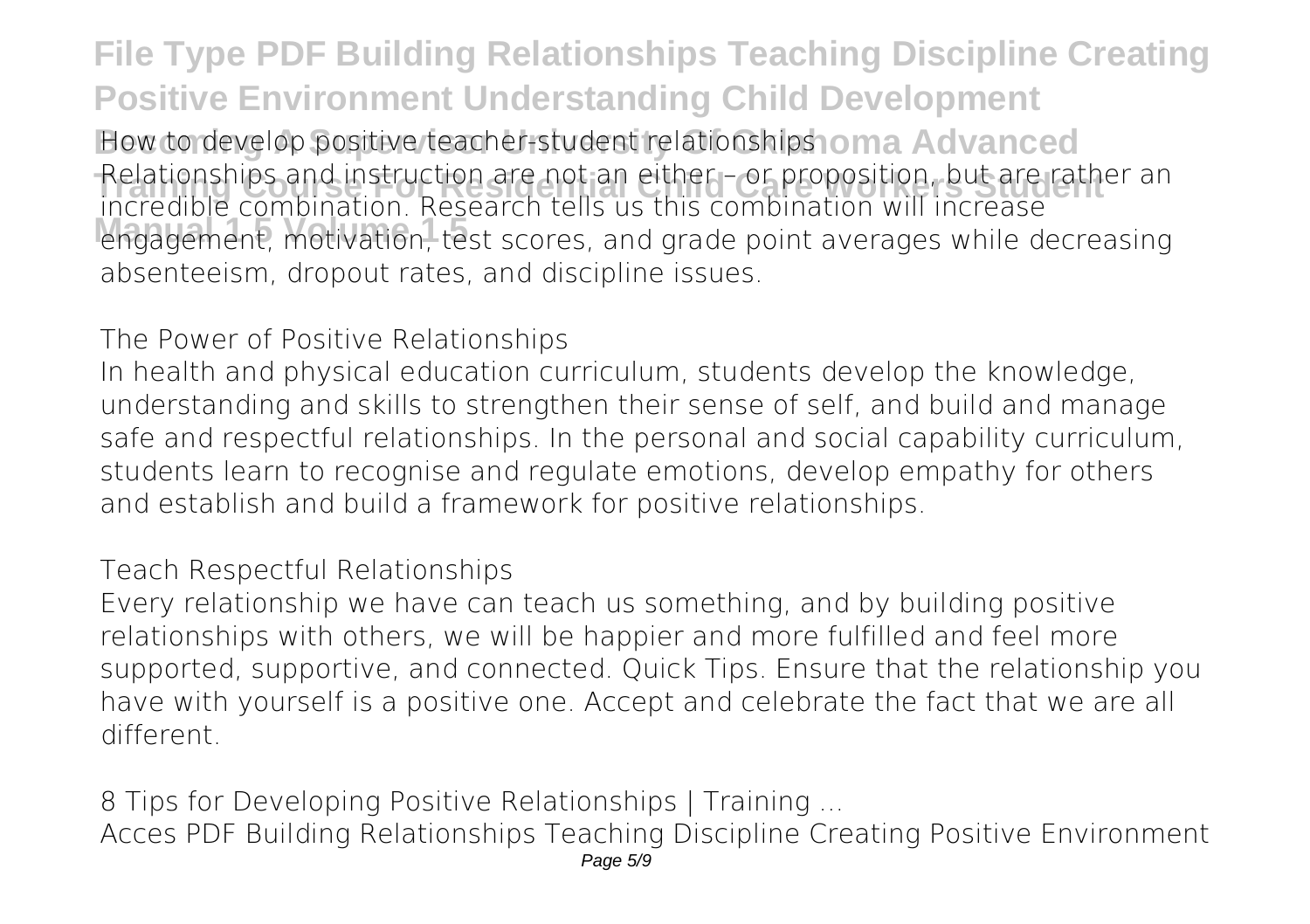**File Type PDF Building Relationships Teaching Discipline Creating Positive Environment Understanding Child Development Becoming A Supervisor University Of Oklahoma Advanced** Understanding Child Development Becoming A Supervisor University Of Oklahoma **Training Course For Residential Child Care Workers Student** Advanced Training Course For Residential Child Care Workers Student Manual 1 5 further experience and 15 Volume 1 5 Manual 1 5 Volume 1 5 Eventually, you will unquestionably discover a

*Building Relationships Teaching Discipline Creating Positive* By Jonathan C. Erwin, M.A., author of The SEL Solution: Integrate Social and Emotional Learning into Your Curriculum and Build a Caring Climate for All. There is a direct relationship between the kind of learning environment teachers create in their classrooms and student achievement. Here are 10 specific strategies for developing the optimal classroom climate and culture.

*10 Ways Teachers Can Create a Positive Learning ...*

For teachers, building rapport with students is a component that takes teaching to the next level. Teachers understand that this takes time. Building rapport is a process. It often takes weeks and even months to establish a healthy studentteacher relationship. Teachers will tell you that once you have earned the trust and respect of your students, everything else becomes much easier.

*Strategies for Building Rapport With Students*

At its core, Conscious Discipline is a relationship program. Our brain is a social brain that develops through relationships. To change the brain for optimal learning,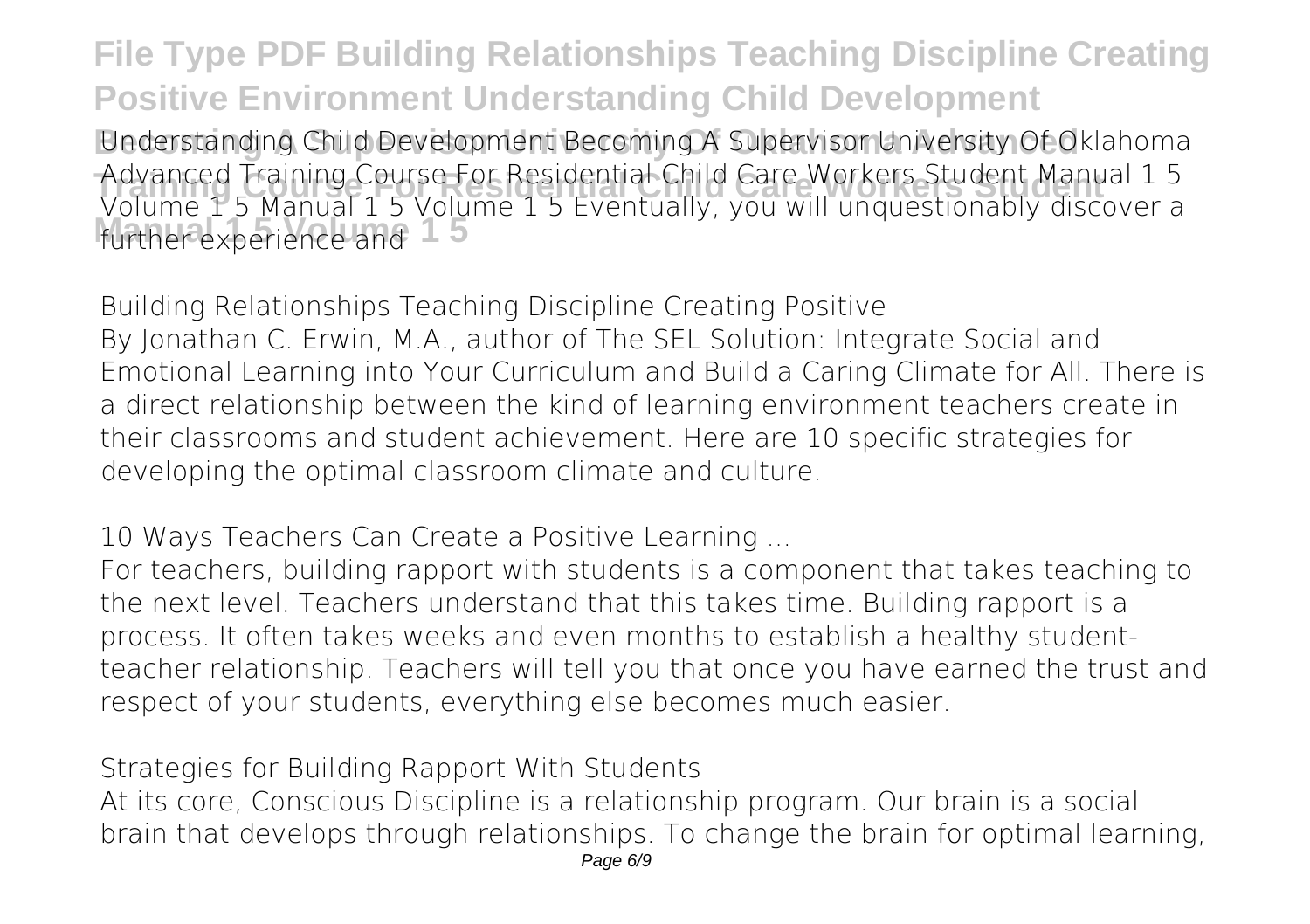**File Type PDF Building Relationships Teaching Discipline Creating Positive Environment Understanding Child Development** We must create optimal relationships. No matter how you choose to weave Conscious Discipline into your classroom, school or district, remember: As we<br>improve relationships we improve learning **Manual 1 5 Volume 1 5** improve relationships, we improve learning.

*Creating Optimal Relationships for ... - Conscious Discipline* Here are 13 ways I have used to build positive relationships with students. 1. Learn your students' names. While this sounds so basic it is the foundation of a relationship. As Dale Carnegie said 'A person's name is to them, the sweetest sound in the world'. If you struggle to learn names use memory cues, photos, name tags, whatever helps! 2.

*How To Build Positive Relationships With Students | The ...*

Engage and communicate with teachers and students. Develop friendships with peers. Cooperate with others. Be mindful of people and of the classroom environment. All of these learning goals are part of building relationships in the early learning classroom. "The teacher is responsible for keeping the children safe.

*Building Relationships in the Early Childhood Classroom* Positive teacher-student relationships draw students into the process of learning and promote their desire to learn (assuming that the content material of the class is engaging, age-appropriate and well matched to the student's skills). High quality academic instruction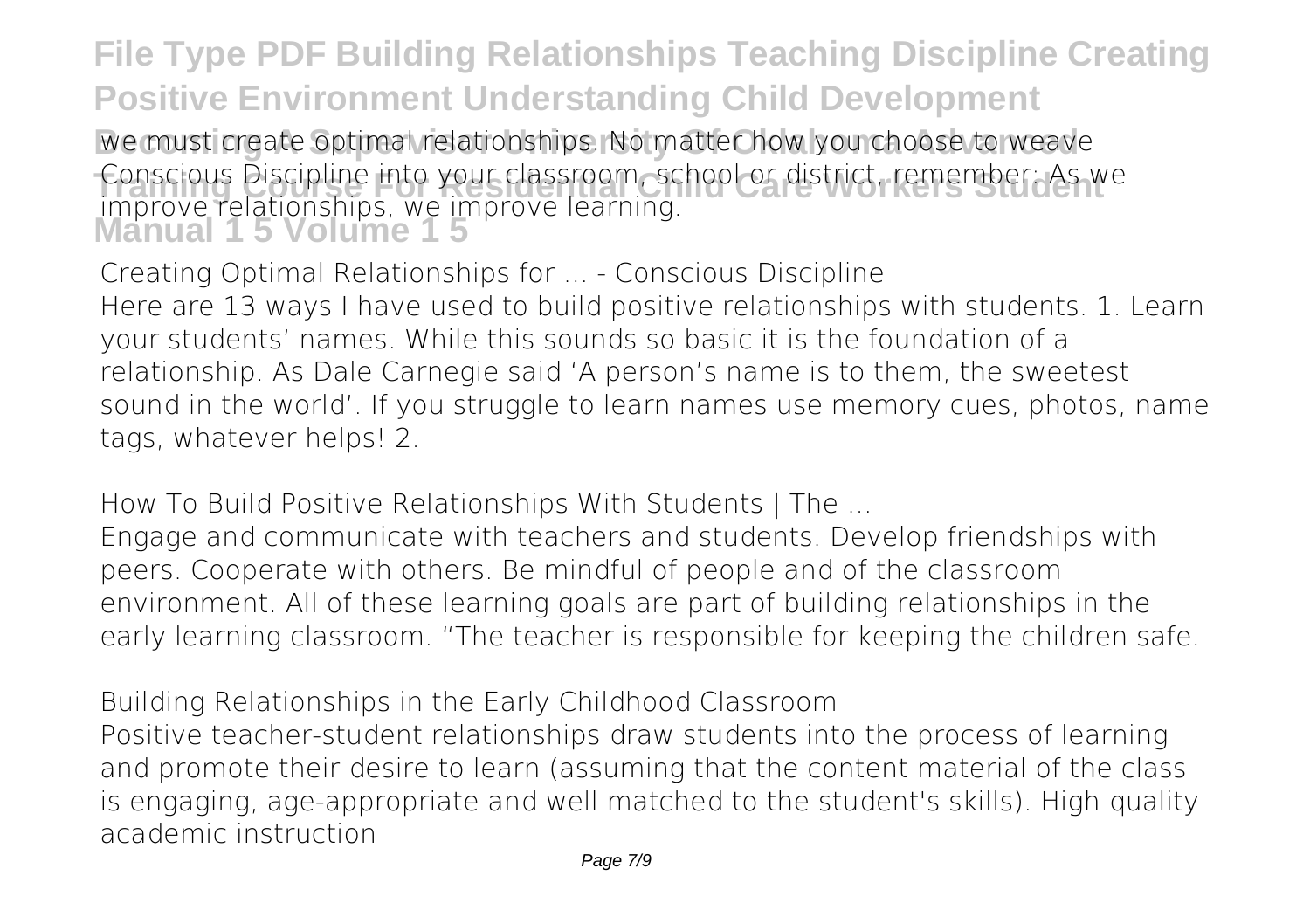**File Type PDF Building Relationships Teaching Discipline Creating Positive Environment Understanding Child Development Becoming A Supervisor University Of Oklahoma Advanced** *Training students' relationships with teachers Care Workers Student*<br>Intropy in Tion - #1 Building Relationships Teachers Neighborg Students **Manual 1 5 Volume 1 5** Dean Koontz, Building Relationships In The Early Childhood Classroom when INTRODUCTION : #1 Building Relationships Teaching Discipline Creating Publish By building relationships is at the center of an early childhood classroom the quality of student teacher interactions and academics improves teachers and parents notice children using kind words with

*10 Best Printed Building Relationships Teaching Discipline ...*

Establishing Teacher-Child Relationships. Establishing relationships with your students is the most important factor in managing behavior in the classroom. When an individual child knows you love them, it will become easier to guide them towards positive behavior. This is important with all children, but particularly with children with the most challenging behaviors.

*Establishing Teacher-Child Relationships - PreKinders*

1. Create the Culture. Put aside at least two weeks at the beginning of school to build a caring, compassionate culture before jumping into academics. The more you get to know each child up front will save you time later worrying about discipline and behaviors. 2. Build Trust. Trust is the foundation of every good relationship.